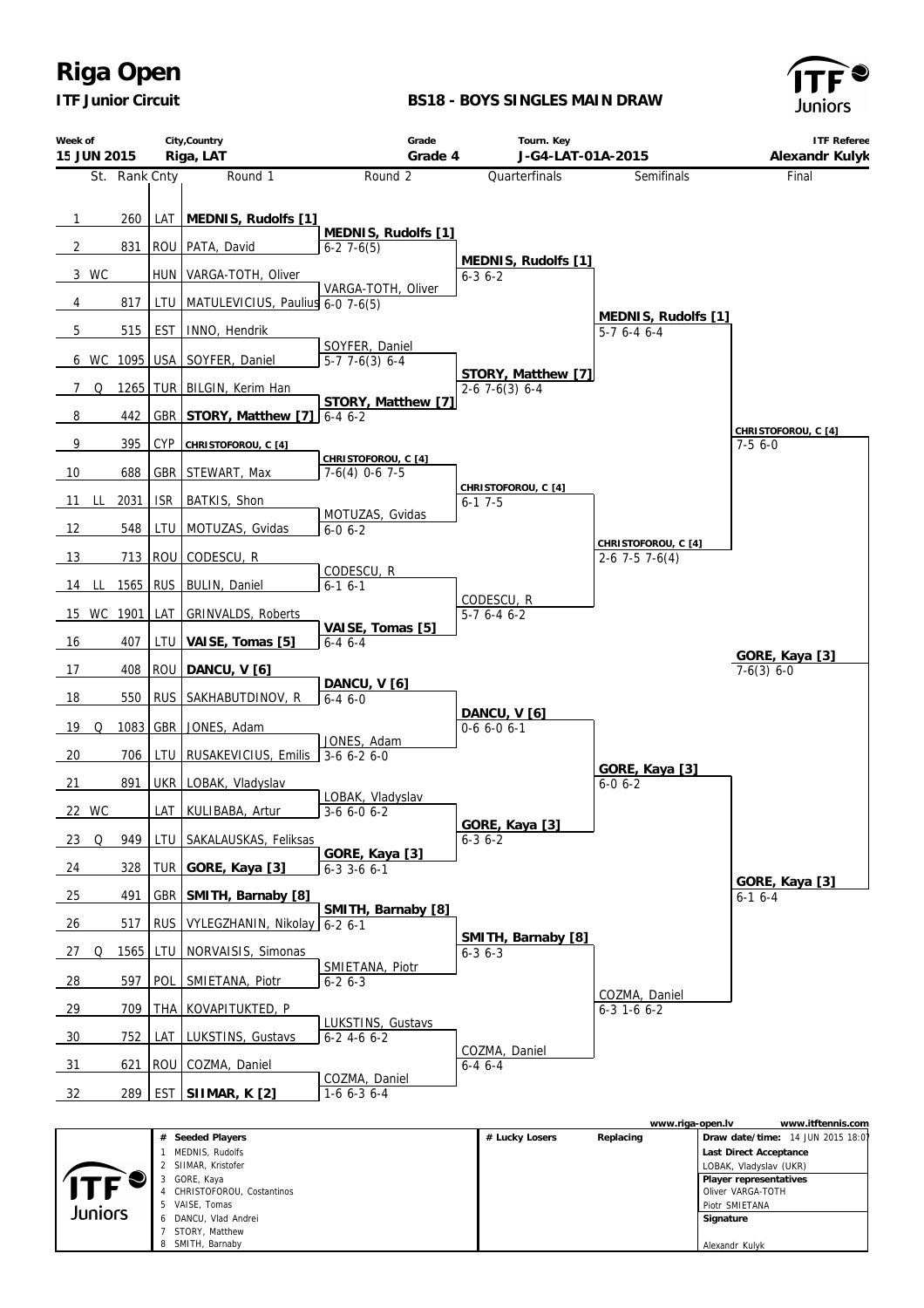*ITF Junior Circuit*

 LUSTI, Oskar NORVAISIS, Simonas BULIN, Daniel ONAITIS, Augustas

#### **BS18 - BOYS SINGLES QUALIFYING**



 Henrik TRASKIN  **Signature** Alexandr Kulyk

| Week of<br>15 JUN 2015 |               |            | City, Country<br>Riga, LAT                                                                                                                        | Grade<br>Grade 4                               |              | Tourn. Key<br>J-G4-LAT-01A-2015          | <b>ITF Referee</b><br>Alexandr Kulyk                                                                                                             |
|------------------------|---------------|------------|---------------------------------------------------------------------------------------------------------------------------------------------------|------------------------------------------------|--------------|------------------------------------------|--------------------------------------------------------------------------------------------------------------------------------------------------|
|                        | St. Rank Cnty |            | Round 1                                                                                                                                           | Round 2                                        |              | Finals                                   | Qualifiers                                                                                                                                       |
|                        |               |            |                                                                                                                                                   |                                                |              |                                          |                                                                                                                                                  |
| $\overline{1}$         | 949           |            | LTU SAKALAUSKAS, F [1]                                                                                                                            | SAKALAUSKAS, F [1]                             |              |                                          |                                                                                                                                                  |
| $\overline{2}$         |               |            | Bye                                                                                                                                               |                                                |              | SAKALAUSKAS, F [1]                       |                                                                                                                                                  |
| $\mathbf{3}$           |               | <b>ISR</b> | <b>ENTELIS, Daniel</b>                                                                                                                            | ENTELIS, Daniel                                |              | $6 - 26 - 3$                             |                                                                                                                                                  |
| $\overline{4}$         |               | LAT        | GENCS, Renars                                                                                                                                     | $6-16-0$                                       |              |                                          | SAKALAUSKAS, F [1]                                                                                                                               |
| $5\phantom{.0}$        |               | LTU        | JUREVICIUS, Joris                                                                                                                                 | JUREVICIUS, Joris                              |              |                                          | $6 - 3$ 6 - 4                                                                                                                                    |
| 6                      |               | <b>EST</b> | NELK, Henri                                                                                                                                       | $6 - 3$ $6 - 1$                                |              | BULIN, Daniel [7]                        |                                                                                                                                                  |
| $\overline{7}$         |               |            | Bye                                                                                                                                               |                                                |              | $6 - 26 - 1$                             |                                                                                                                                                  |
| 8                      | 1565          | <b>RUS</b> | BULIN, Daniel [7]                                                                                                                                 | BULIN, Daniel [7]                              |              |                                          |                                                                                                                                                  |
| $\overline{9}$         | 1083          | GBR        | JONES, Adam [2]                                                                                                                                   |                                                |              |                                          |                                                                                                                                                  |
| 10                     |               |            | Bye                                                                                                                                               | JONES, Adam [2]                                |              |                                          |                                                                                                                                                  |
| 11                     |               | LAT        | STRELTSOV, Valentin                                                                                                                               |                                                |              | JONES, Adam [2]<br>$6 - 26 - 2$          |                                                                                                                                                  |
| 12 WC                  |               | <b>BLR</b> | PALIUKHOVICH, Piotr                                                                                                                               | STRELTSOV, Valentin<br>$7-6(3)$ 6-4            |              |                                          |                                                                                                                                                  |
| 13                     |               |            | SWE   LOF, Anton                                                                                                                                  |                                                |              |                                          | JONES, Adam [2]<br>$6 - 26 - 3$                                                                                                                  |
| 14                     |               | <b>EST</b> | VALGMAE, Martin                                                                                                                                   | LOF, Anton<br>$6 - 3$ $6 - 2$                  |              |                                          |                                                                                                                                                  |
| 15                     |               | LAT        | GUDINS, Andris                                                                                                                                    |                                                |              | LOF, Anton<br>$6 - 36 - 3$               |                                                                                                                                                  |
|                        |               |            |                                                                                                                                                   | ONAITIS, Augustas [8]                          |              |                                          |                                                                                                                                                  |
| 16                     | 1699          | LTU        | ONAITIS, Augustas [8]                                                                                                                             | $6 - 3$ $6 - 4$                                |              |                                          |                                                                                                                                                  |
| 17                     |               |            | 1265   TUR   BILGIN, Kerim Han [3]                                                                                                                | BILGIN, Kerim Han [3]                          |              |                                          |                                                                                                                                                  |
| 18                     |               |            | Bye                                                                                                                                               |                                                |              | BILGIN, Kerim Han [3]                    |                                                                                                                                                  |
| 19 WC                  |               | LAT        | SUTRIS, Toms                                                                                                                                      | TRASKIN, Henrik                                |              | $7-6(3)$ 6-3                             |                                                                                                                                                  |
| 20                     | 1901          | LTU        | TRASKIN, Henrik                                                                                                                                   | $6 - 26 - 0$                                   |              |                                          | BILGIN, Kerim Han [3]                                                                                                                            |
| 21                     |               | LAT        | <b>CERPINS, Kriss</b>                                                                                                                             | BATKIS, Shon                                   |              |                                          | $6 - 26 - 1$                                                                                                                                     |
| 22                     | 2031          |            | ISR   BATKIS, Shon                                                                                                                                | $6 - 16 - 0$                                   |              | BATKIS, Shon                             |                                                                                                                                                  |
| 23                     |               |            | Bye                                                                                                                                               |                                                |              | $6-2$ 6-7(0) 6-4                         |                                                                                                                                                  |
| 24                     | 1542          | <b>EST</b> | LUSTI, Oskar [5]                                                                                                                                  | LUSTI, Oskar [5]                               |              |                                          |                                                                                                                                                  |
|                        |               |            | 25 WC 1456 RUS MOLYAK, Andrei [4]                                                                                                                 |                                                |              |                                          |                                                                                                                                                  |
| 26                     |               |            | Bye                                                                                                                                               | MOLYAK, Andrei [4]                             |              |                                          |                                                                                                                                                  |
| 27                     |               | <b>NOR</b> | WILHELMSEN VALTIERRA, A                                                                                                                           |                                                |              | WILHELMSEN VALTIERRA, A<br>$6 - 4 6 - 3$ |                                                                                                                                                  |
| $\frac{28}{ }$         |               | LTU        | LAPINSKAS, Gytis                                                                                                                                  | WILHELMSEN VALTIERRA, A<br>$6 - 0$ 2-6 $6 - 0$ |              |                                          |                                                                                                                                                  |
| 29                     | 1699          | ITA.       | ORAZZO, Gennaro                                                                                                                                   |                                                |              |                                          | NORVAISIS, Simonas [6]<br>$6-1$ 5-7 $6-3$                                                                                                        |
| 30                     |               | LAT        | ANDRZEJEVSKIS, Andre                                                                                                                              | ORAZZO, Gennaro<br>$6 - 0 6 - 2$               |              |                                          |                                                                                                                                                  |
|                        |               |            |                                                                                                                                                   |                                                |              | NORVAISIS, Simonas [6]                   |                                                                                                                                                  |
| 31                     |               |            | Bye                                                                                                                                               | NORVAISIS, Simonas [6]                         |              | $7-56-3$                                 |                                                                                                                                                  |
| -32                    | 1565          | LTU        | NORVAISIS, Simonas [6]                                                                                                                            |                                                |              |                                          |                                                                                                                                                  |
| Juniors                |               |            | # Seeded Players<br>1 SAKALAUSKAS, Feliksas<br>2 JONES, Adam<br>3 BILGIN, Kerim Han<br>4 MOLYAK, Andrei<br>5 LUSTI, Oskar<br>6 NORVAISIS, Simonas |                                                | # Alternates | Replacing                                | Draw date/time: 12 JUN 2015 18:5<br>Last Direct Acceptance<br>bye<br>Player representatives<br>Piotr PALIUKHOVICH<br>Henrik TRASKIN<br>Signature |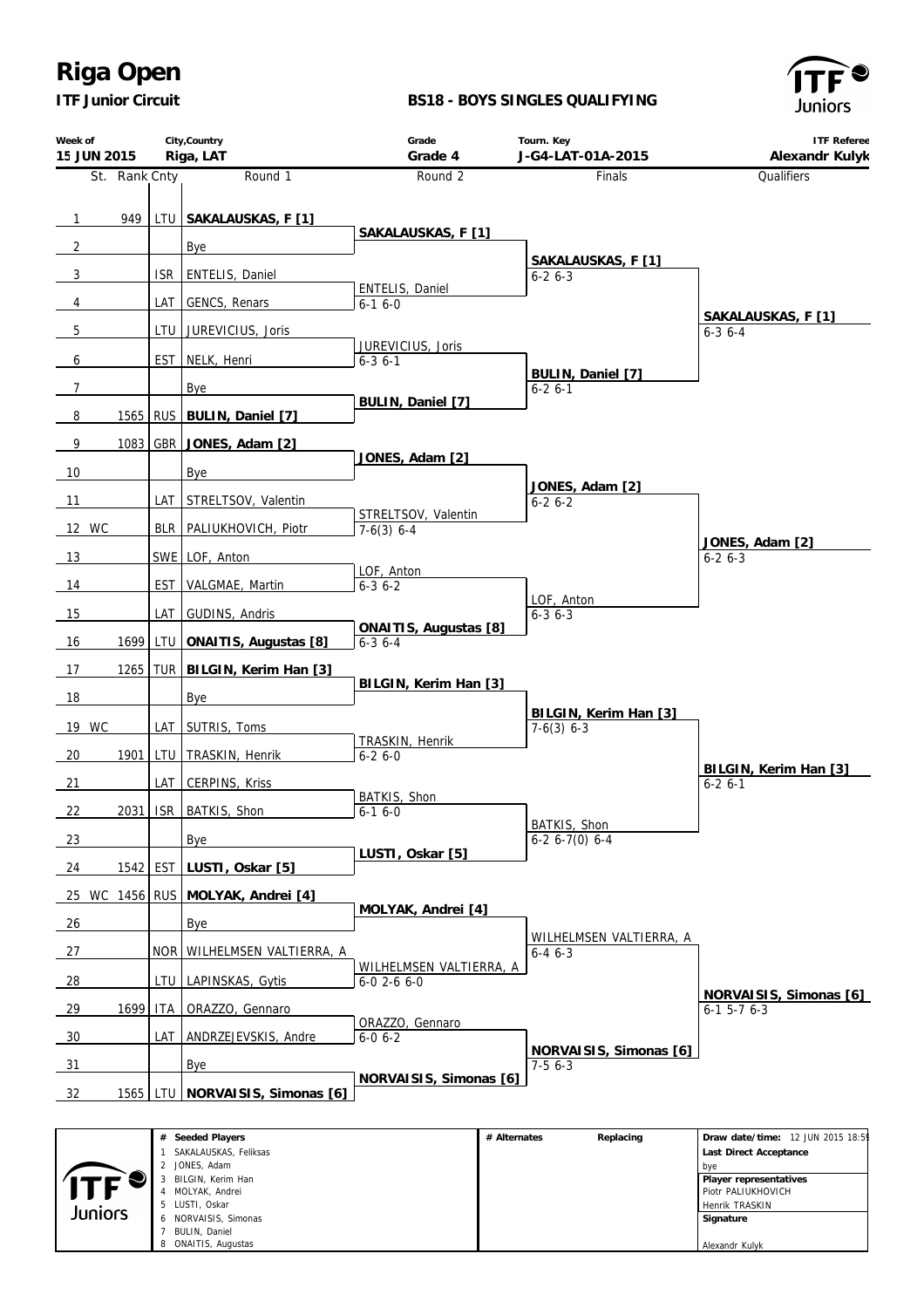*ITF Junior Circuit*

## **GS18 - GIRLS SINGLES MAIN DRAW**



| Week of<br>15 JUN 2015 |          |            | City, Country<br>Riga, LAT            | Grade<br>Grade 4                   | Tourn. Key<br>J-G4-LAT-01A-2015                |                                      | <b>ITF Referee</b><br>Alexandr Kulyk |
|------------------------|----------|------------|---------------------------------------|------------------------------------|------------------------------------------------|--------------------------------------|--------------------------------------|
| St. Rank Cnty          |          |            | Round 1                               | Round 2                            | Quarterfinals                                  | Semifinals                           | Final                                |
|                        |          |            |                                       |                                    |                                                |                                      |                                      |
| $\overline{1}$         | 270      | ISR.       | KROLITZKY, S [1]                      | DRUTEIKAITE, Gabija                |                                                |                                      |                                      |
| $\overline{2}$         | 825      | LTU        | DRUTEIKAITE, Gabija                   | $1-66-46-4$                        | DRUTEIKAITE, Gabija                            |                                      |                                      |
| $\frac{3}{2}$          | 635      | CYP        | STYLIANOU, Maria                      | PALTOVA, Maria                     | $7-6(6)$ 6-4                                   |                                      |                                      |
| $\overline{4}$         | 1281     | <b>RUS</b> | PALTOVA, Maria                        | $7-56--4$                          |                                                |                                      |                                      |
| $\overline{5}$         | 1471     | LTU        | KRAVTAITE, Emilija                    |                                    |                                                | SWIATEK, Iga<br>$6 - 0 6 - 0$        |                                      |
| 6                      | 528      | POL        | SWIATEK, Iga                          | SWIATEK, Iga<br>$6 - 26 - 2$       |                                                |                                      |                                      |
| 7 WC 1602              |          | LAT        | SAVICKA, Krista                       |                                    | SWIATEK, Iga<br>$6 - 46 - 0$                   |                                      |                                      |
| 8                      | 388      |            | RUS   BOLTINSKAYA, N [5] 6-2 6-0      | BOLTINSKAYA, N [5]                 |                                                |                                      |                                      |
| 9                      | 374      | LAT        | MARCINKEVICA, D [3]                   |                                    |                                                |                                      | SWIATEK, Iga<br>$6 - 3 6 - 2$        |
| 10<br>Q                | 1602     | <b>ISR</b> | OHANA, Noya                           | OHANA, Noya<br>$6-16-1$            |                                                |                                      |                                      |
|                        | 943      |            |                                       |                                    | KUBAREVA, Anna                                 |                                      |                                      |
| 11                     |          |            | BLR KUBAREVA, Anna                    | KUBAREVA, Anna                     | $5-7$ 6-2 6-1                                  |                                      |                                      |
|                        |          |            | 12 WC 1569 RUS   MIKHAYLOVA, Victoria | $6 - 26 - 2$                       |                                                | MALONEY, Eliz [8]                    |                                      |
| 13                     | 940      | <b>EST</b> | <b>BURK, Birgit</b>                   | ZYKUTE, Gerda                      |                                                | $4-6$ 7 $-6(5)$ 6 $-1$               |                                      |
| $\frac{14}{1}$         | 681      | LTU        | ZYKUTE, Gerda                         | $6 - 26 - 2$                       | MALONEY, Eliz [8]                              |                                      |                                      |
| 15                     | 589      | <b>RUS</b> | SHCHIPAKINA, A                        | MALONEY, Eliz [8]                  | $6 - 3$ 7-5                                    |                                      |                                      |
| 16                     | 434      | GBR        | MALONEY, Eliz [8]                     | $6-1$ $6-1$                        |                                                |                                      | SWIATEK, Iga                         |
| 17                     | 399      | <b>BLR</b> | YEMELYANENKA, K [6]                   |                                    |                                                |                                      | $6 - 3$ $6 - 0$                      |
| 18<br>Q                | 1596     | LTU        | GABIJA, Buenanjo                      | YEMELYANENKA, K [6]<br>$1-66-46-1$ |                                                |                                      |                                      |
| 19                     | 960      | <b>RUS</b> | MANILOVA, Maria                       |                                    | YEMELYANENKA, K [6]<br>$2-6$ 6-4 7-6(7)        |                                      |                                      |
| 20                     | 1426     | <b>ISR</b> | SHVARTSMANN, Darya   5-7 6-4 6-3      | SHVARTSMANN, Darya                 |                                                |                                      |                                      |
| 21<br>Q                |          | LAT        | MERTENA, R                            |                                    |                                                | BAKAITE, Paulina [4]<br>$7-6(4)$ 6-3 |                                      |
| 22                     | 664      |            | RUS   TYRINA, Maria                   | MERTENA, R<br>$6-1$ $6-3$          |                                                |                                      |                                      |
|                        |          |            | 23 WC 1536 MDA STAMAT, Vitalia        |                                    | BAKAITE, Paulina [4]<br>$3-6$ 7 $-6(4)$ 6 $-3$ |                                      |                                      |
| 24                     | 384      |            | LTU   BAKAITE, Paulina $[4]$ 6-3 6-2  | BAKAITE, Paulina [4]               |                                                |                                      |                                      |
|                        | 402      |            | RUS NAZARKINA, D [7]                  |                                    |                                                |                                      | BAKAITE, Paulina [4]                 |
| 25                     |          |            |                                       | NAZARKINA, D [7]                   |                                                |                                      | $2-6$ 6-3 6-3                        |
| 26                     |          |            | 1410   GBR   BUDIN, Maria             | $6 - 06 - 4$                       | NAZARKINA, D [7]                               |                                      |                                      |
| 27                     | 775      | <b>EST</b> | NUUDI, Maileen                        | NUUDI, Maileen                     | $7-56-4$                                       |                                      |                                      |
| $\frac{28}{ }$         | 919      | BLR        | SOKAL, Hanna                          | $6 - 37 - 5$                       |                                                | NAZARKINA, D [7]                     |                                      |
| 29                     | 1033 POL |            | RUTKOWSKA, Wiktoria                   | RUTKOWSKA, Wiktoria                |                                                | $3-6$ 6-4 6-2                        |                                      |
| 30 WC 1731             |          | LAT        | DEMCENKOVA, Viktorija 6-1 6-1         |                                    | DAUJOTAITE, Iveta                              |                                      |                                      |
| 31<br>Q                |          | LTU        | DAUJOTAITE, Iveta                     |                                    | $6 - 3$ $6 - 3$                                |                                      |                                      |
| 32                     | 321      | CYP        | OMIROU, Eliza [2]                     | DAUJOTAITE, Iveta<br>$4-6$ 6-4 7-5 |                                                |                                      |                                      |
|                        |          |            |                                       |                                    |                                                |                                      |                                      |

|         |                            |                | www.riga-open.ly |                                  | www.itftennis.com |
|---------|----------------------------|----------------|------------------|----------------------------------|-------------------|
|         | # Seeded Players           | # Lucky Losers | Replacing        | Draw date/time: 14 JUN 2015 17:2 |                   |
|         | KROLITZKY, Shelly          |                |                  | Last Direct Acceptance           |                   |
|         | 2 OMIROU, Eliza            |                |                  | KRAVTAITE, Emilija (LTU)         |                   |
|         | MARCINKEVICA, Deniza       |                |                  | Player representatives           |                   |
|         | BAKAITE, Paulina           |                |                  | <b>Eliz MALONEY</b>              |                   |
| Juniors | 5 BOLTINSKAYA, Natalia     |                |                  | Maria BUDIN                      |                   |
|         | 6 YEMELYANENKA, Katsiaryna |                |                  | Signature                        |                   |
|         | NAZARKINA, Daria           |                |                  |                                  |                   |
|         | 8 MALONEY, Eliz            |                |                  | Alexandr Kulyk                   |                   |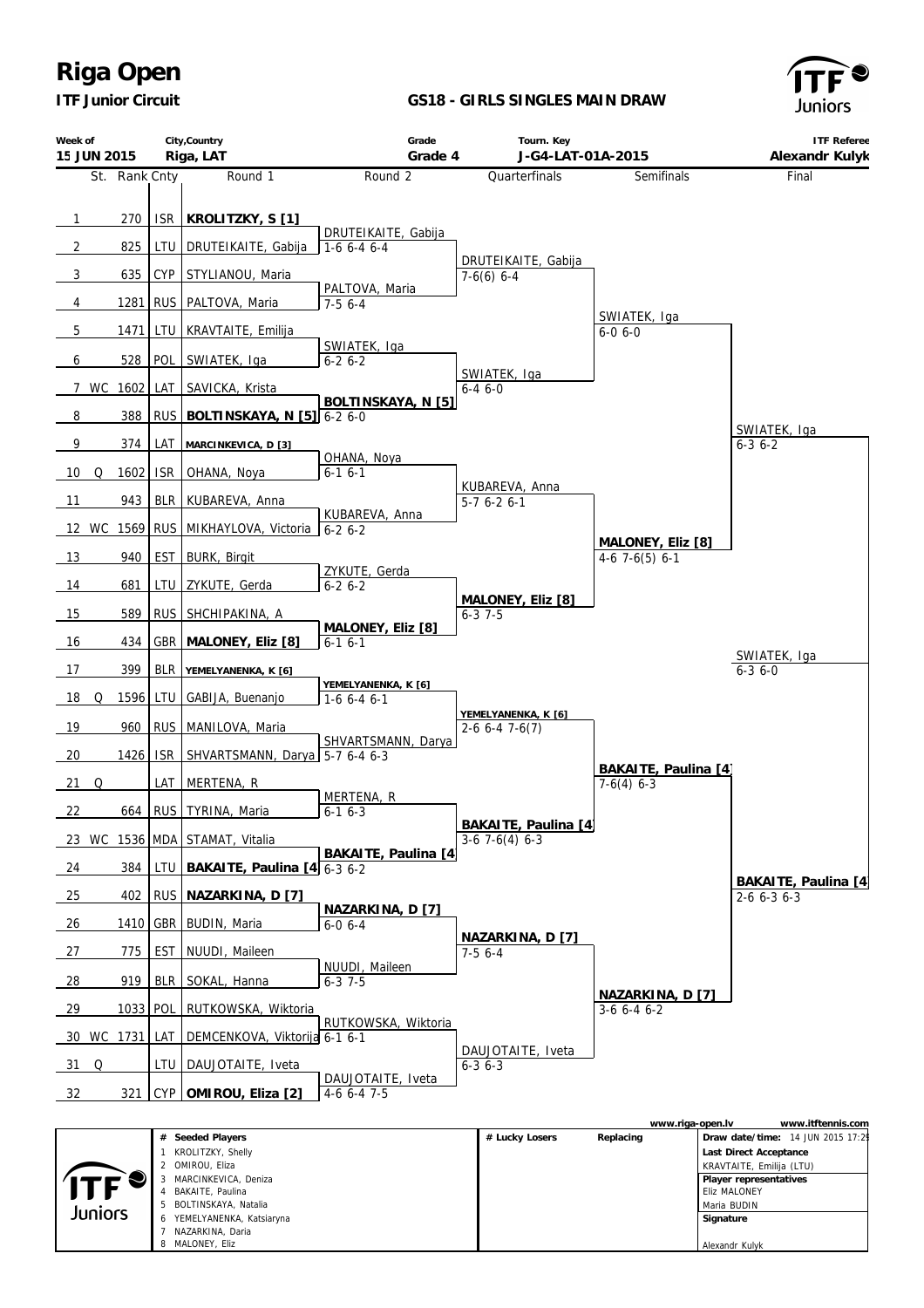*ITF Junior Circuit*

 BATALOVA, Ninel GABIJA, Buenanjo OHANA, Noya CERPINA, Krista SIMAKOVA, Ekaterina

 $J J F$ Juniors

#### **GS18 - GIRLS SINGLES QUALIFYING**



 Ninel BATALOVA Emilija KRAVTAITE  **Signature** Alexandr Kulyk

| Week of<br>15 JUN 2015 |               |            | City, Country<br>Riga, LAT                     | Grade<br>Grade 4                | Tourn. Key<br>J-G4-LAT-01A-2015      | <b>ITF Referee</b><br>Alexandr Kulyk                        |
|------------------------|---------------|------------|------------------------------------------------|---------------------------------|--------------------------------------|-------------------------------------------------------------|
|                        | St. Rank Cnty |            | Round 1                                        | Round 2                         | Finals                               | Qualifiers                                                  |
|                        |               |            |                                                |                                 |                                      |                                                             |
| $\overline{1}$         | 978           |            | EST_MAELT, Anette [1]                          | MAELT, Anette [1]               |                                      |                                                             |
| $\overline{2}$         |               |            | Bye                                            |                                 | MERTENA, Rebeka Margareta            |                                                             |
| $\mathbf{3}$           |               | LAT        | MERTENA, Rebeka Margareta                      | MERTENA, Rebeka Margareta       | $6 - 46 - 1$                         |                                                             |
| $\overline{4}$         | 2155          | LTU        | DRUTEIKAITE, Ieva                              | $6-16-3$                        |                                      |                                                             |
| 5                      |               |            | RUS MIRONOVA, Alexandra                        |                                 |                                      | MERTENA, Rebeka Margareta<br>$7-6(2)$ 6-1                   |
| 6                      |               |            | LTU CEILUTKAITE, leva                          | MIRONOVA, Alexandra<br>$6-16-4$ |                                      |                                                             |
| $\overline{7}$         |               |            | Bye                                            |                                 | CERPINA, Krista [7]<br>$3-6$ 6-3 6-2 |                                                             |
| 8                      | 2002          | LAT        | CERPINA, Krista [7]                            | CERPINA, Krista [7]             |                                      |                                                             |
| 9                      |               |            | 1496 LTU   MACIULAITYTE, Aukse [2]             |                                 |                                      |                                                             |
|                        |               |            |                                                | MACIULAITYTE, Aukse [2]         |                                      |                                                             |
| 10                     |               |            | Bye                                            |                                 | MACIULAITYTE, Aukse [2]              |                                                             |
| 11                     |               | LAT        | UPENIECE, Gerda                                | SMOLSKAYA, Polina               | $5-76-17-5$                          |                                                             |
| 12                     |               | <b>BLR</b> | SMOLSKAYA, Polina                              | $6-4$ 1-6 $6-2$                 |                                      | OHANA, Noya [6]                                             |
| 13                     |               | LAT        | ZIVERTE, Elina                                 | ZIVERTE, Elina                  |                                      | $6-1$ 7-5                                                   |
| 14                     |               | <b>RUS</b> | DROZHZHINA, Maria                              | $6 - 3$ $6 - 0$                 |                                      |                                                             |
| 15                     |               |            | Bye                                            |                                 | OHANA, Noya [6]<br>$6 - 26 - 3$      |                                                             |
| 16                     | 1602          | <b>ISR</b> | OHANA, Noya [6]                                | OHANA, Noya [6]                 |                                      |                                                             |
| 17                     | 1512          | LTU        | GEDVILAITE, Emilija [3]                        |                                 |                                      |                                                             |
| 18                     |               |            | Bye                                            | GEDVILAITE, Emilija [3]         |                                      |                                                             |
|                        |               |            |                                                |                                 | TSERNJAK, Polina                     |                                                             |
| 19                     | 2155          | EST        | TSERNJAK, Polina                               | TSERNJAK, Polina                | $6-4$ 4-6 6-1                        |                                                             |
| 20                     |               | LAT        | CERNECKA, Alise                                | $6 - 3$ $6 - 4$                 |                                      | DAUJOTAITE, Iveta                                           |
| 21                     |               | LTU        | DAUJOTAITE, Iveta                              | DAUJOTAITE, Iveta               |                                      | $6 - 0 6 - 3$                                               |
| 22                     |               |            | LAT_LAPUSTINA, Irina                           | $7-56-1$                        | DAUJOTAITE, Iveta                    |                                                             |
| 23                     |               |            | <b>Bye</b>                                     |                                 | $6-3$ 3-6 6-4                        |                                                             |
| 24                     | 2054          | <b>RUS</b> | SIMAKOVA, Ekaterina [8]                        | SIMAKOVA, Ekaterina [8]         |                                      |                                                             |
| 25                     | 1512          | <b>BLR</b> | BATALOVA, Ninel [4]                            |                                 |                                      |                                                             |
| 26                     |               |            | Bye                                            | BATALOVA, Ninel [4]             |                                      |                                                             |
| 27                     |               | LAT        | PAGRABA, Marta                                 |                                 | PAGRABA, Marta<br>$6 - 36 - 1$       |                                                             |
| <b>WC</b><br>28        |               | <b>RUS</b> | LEVINA, Valeriya                               | PAGRABA, Marta<br>$6 - 0 6 - 1$ |                                      |                                                             |
|                        |               |            |                                                |                                 |                                      | GABIJA, Buenanjo [5]                                        |
| $\frac{29}{2}$         | 2054          | <b>EST</b> | SEPMAN, Hella Linda                            | SEPMAN, Hella Linda             |                                      | $6-37-6(4)$                                                 |
| 30                     |               | LAT        | SHUMSKAJA, Darja                               | $6 - 46 - 1$                    | GABIJA, Buenanjo [5]                 |                                                             |
| 31                     |               |            | Bye                                            | GABIJA, Buenanjo [5]            | $6 - 3$ $6 - 3$                      |                                                             |
| 32                     | 1596 LTU      |            | GABIJA, Buenanjo [5]                           |                                 |                                      |                                                             |
|                        |               |            |                                                |                                 |                                      |                                                             |
|                        |               |            | # Seeded Players<br>1 MAELT, Anette            |                                 | # Alternates<br>Replacing            | Draw date/time: 12 JUN 2015 18:52<br>Last Direct Acceptance |
|                        |               |            | 2 MACIULAITYTE, Aukse<br>3 GEDVILAITE, Emilija |                                 |                                      | bye<br>Player representatives                               |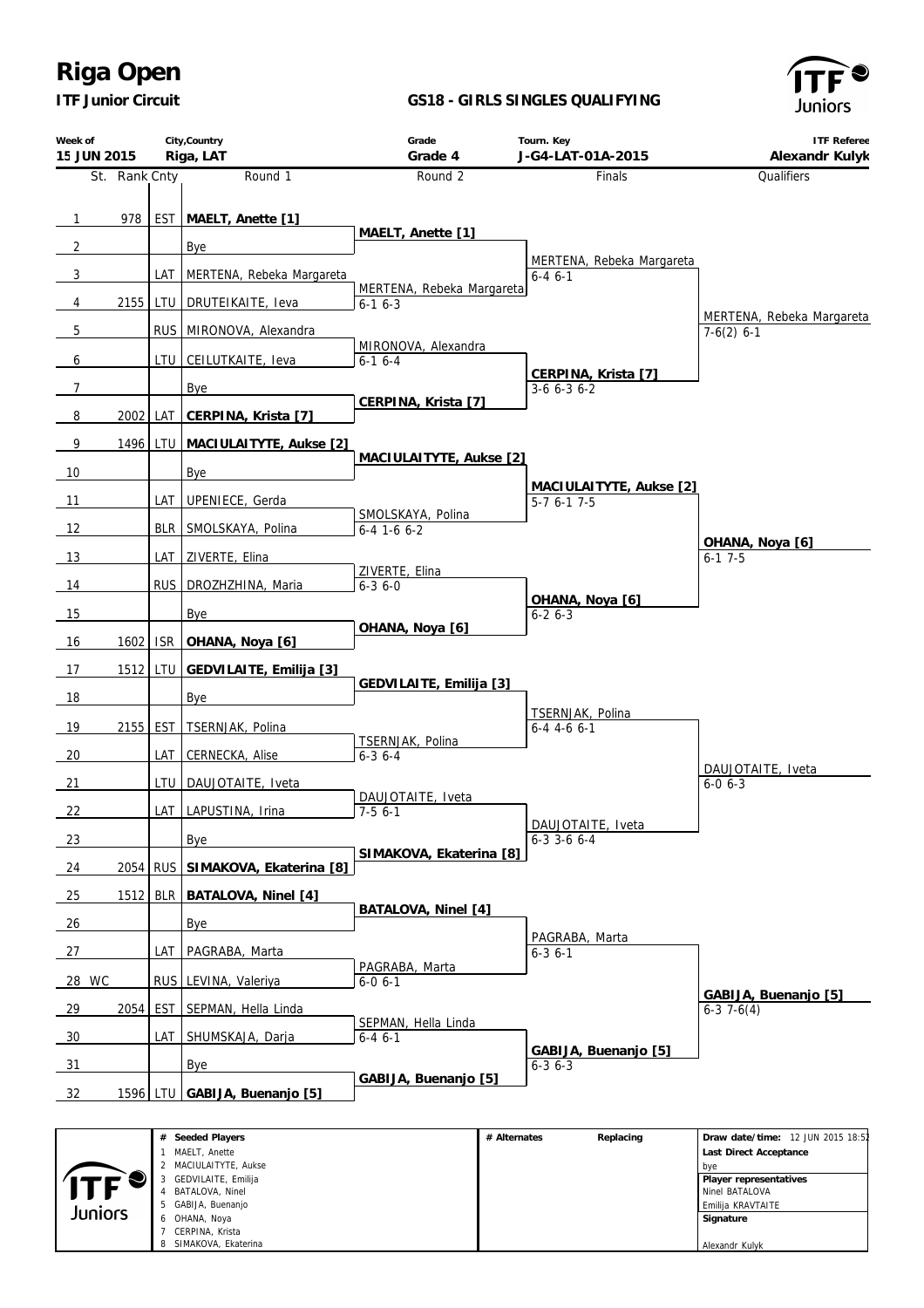*ITF Junior Circuit*

### **BD18 - BOYS DOUBLES MAIN DRAW**



| Week of<br>15 JUN 2015 |                 |            | City, Country<br>Riga, LAT                                                      | Grade<br>Grade 4                                                 | Tourn. Key<br>J-G4-LAT-01A-2015                                 | ITF Referee<br>Alexandr Kulyk            |
|------------------------|-----------------|------------|---------------------------------------------------------------------------------|------------------------------------------------------------------|-----------------------------------------------------------------|------------------------------------------|
|                        | St. Rank Cnty   |            | Round 1                                                                         | Quarterfinals                                                    | Semifinals                                                      | Final                                    |
| 1                      |                 |            | 395   CYP   CHRISTOFOROU, C [1]<br>328 TUR GORE, Kaya<br>1565 RUS BULIN, Daniel | CHRISTOFOROU, C [1]<br>GORE, Kaya<br>$6-1$ $6-7(5)$ [10-6]       |                                                                 |                                          |
| 2<br>WC<br>3           |                 |            | 550   RUS   SAKHABUTDINOV, Renat<br>LTU   SABONIS, Arnas<br>RUS   TURYEV, Maxim |                                                                  | CHRISTOFOROU, C [1]<br>GORE, Kaya<br>$6 - 26 - 4$               |                                          |
| 4                      | 949             |            | 1265   TUR   BILGIN, Kerim Han<br>LTU SAKALAUSKAS, Feliksas                     | BILGIN, Kerim Han<br>SAKALAUSKAS, Feliksas<br>$4-6$ 6-0 $[10-7]$ |                                                                 | LUKSTINS, Gustavs [3]<br>MEDNIS, Rudolfs |
| 5                      | 752<br>260      |            | LAT   LUKSTINS, Gustavs [3]<br>LAT   MEDNIS, Rudolfs                            |                                                                  |                                                                 | 4-6 6-4 [10-8]                           |
| 6                      | 831             |            | 713 ROU CODESCU, Razvan Marius<br>ROU PATA, David                               | LUKSTINS, Gustavs [3]<br>MEDNIS, Rudolfs<br>$3-6$ 6-1 [10-7]     |                                                                 |                                          |
| $\overline{7}$         | 475<br>706      |            | UKR   MASHTAKOV, Mykyta<br>LTU   RUSAKEVICIUS, Emilis                           | LOBAK, Vladyslav                                                 | LUKSTINS, Gustavs [3]<br>MEDNIS, Rudolfs<br>$7-6(5)$ 4-6 [10-7] |                                          |
| 8                      | 891<br>407      |            | UKR LOBAK, Vladyslav<br>LTU   VAISE, Tomas                                      | VAISE, Tomas<br>$3-6$ $6-3$ $[12-10]$                            |                                                                 | LUKSTINS, Gustavs [3]                    |
| 9                      | 491             |            | 1083 GBR JONES, Adam<br>GBR   SMITH, Barnaby                                    | JONES, Adam                                                      |                                                                 | MEDNIS, Rudolfs<br>$6 - 46 - -3$         |
| 10                     |                 |            | 817   LTU   MATULEVICIUS, Paulius<br>1565 LTU NORVAISIS, Simonas                | SMITH, Barnaby<br>$6 - 16 - 3$                                   | MOTUZAS, Gvidas                                                 |                                          |
| 11                     | 548<br>597      | POL        | LTU   MOTUZAS, Gvidas<br>SMIETANA, Piotr                                        | MOTUZAS, Gvidas                                                  | SMIETANA, Piotr<br>$7-6(5)$ 6-4                                 |                                          |
| 12                     | 621             |            | ROU COZMA, Daniel [4]<br>408   ROU   DANCU, Vlad Andrei                         | SMIETANA, Piotr<br>$6 - 4$ $6 - 3$                               |                                                                 | MOTUZAS, Gvidas                          |
| 13                     | 2031            |            | ISR   BATKIS, Shon<br>1095   USA   SOYFER, Daniel                               | INNO, Hendrik                                                    |                                                                 | SMIETANA, Piotr<br>$6-37-6(3)$           |
| 14                     | 515             | <b>EST</b> | INNO, Hendrik<br>1456 RUS MOLYAK, Andrei                                        | MOLYAK, Andrei<br>$7-6(5)$ 3-6 $[10-4]$                          | SIIMAR, Kristofer [2]                                           |                                          |
| 15                     | 1901 LAT<br>709 |            | GRINVALDS, Roberts<br>THA KOVAPITUKTED, Palaphoom                               | SIIMAR, Kristofer [2]                                            | STEWART, Max<br>$6 - 3$ $6 - 2$                                 |                                          |
| 16                     | 289<br>688      |            | EST   SIIMAR, Kristofer [2]<br>GBR STEWART, Max                                 | STEWART, Max<br>$6 - 26 - 3$                                     |                                                                 |                                          |

|         |    |                           |              | www.riga-open.lv |                                 | www.itftennis.com                 |
|---------|----|---------------------------|--------------|------------------|---------------------------------|-----------------------------------|
|         | #  | Seeded Players            | # Alternates | Replacing        |                                 | Draw date/time: 15 JUN 2015 12:44 |
|         |    | CHRISTOFOROU, Costantinos |              |                  | Last Direct Acceptance          |                                   |
|         |    | GORE, Kaya                |              |                  | BATKIS, S (ISR)+SOYFER, D (USA) |                                   |
|         |    | SIIMAR, Kristofer         |              |                  | Player representatives          |                                   |
|         |    | STEWART, Max              |              |                  | Max STEWART                     |                                   |
| Juniors | 3. | LUKSTINS, Gustavs         |              |                  | Adam JONES                      |                                   |
|         |    | MEDNIS, Rudolfs           |              |                  | Signature                       |                                   |
|         |    | COZMA, Daniel             |              |                  |                                 |                                   |
|         |    | DANCU, Vlad Andrei        |              |                  | Alexandr Kulyk                  |                                   |